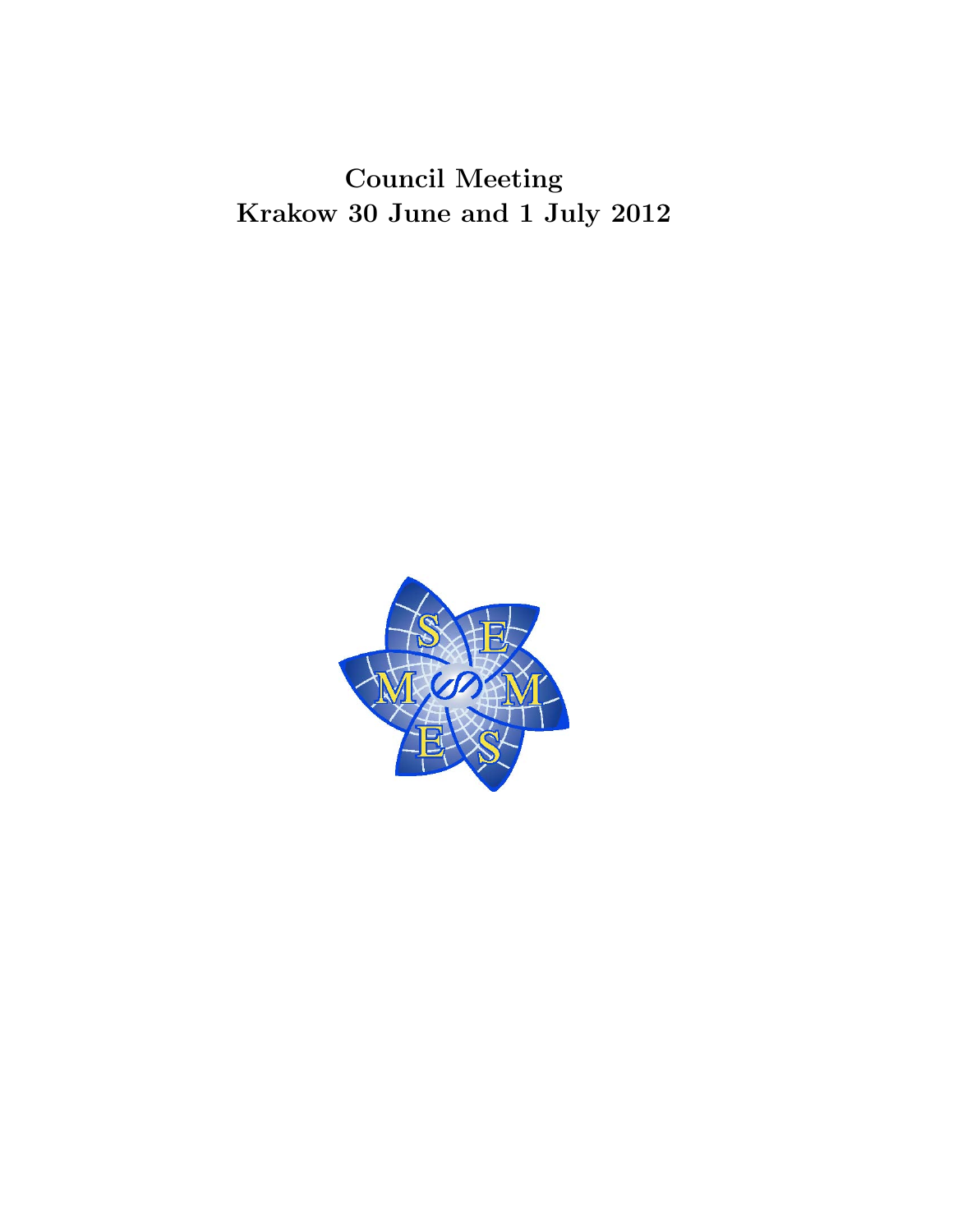# Contents

| 1 C1 List of vacancies on the Executive Committee                                      | 3           |
|----------------------------------------------------------------------------------------|-------------|
| 2 C1 Resignation letter from Rui Loja Fernandes                                        | 4           |
| 3 C1 Revised list of candidates                                                        | $5^{\circ}$ |
| 4 C1.2 Fialowski statement                                                             | 6           |
| 5 C1.2 Fialowski cv                                                                    | 7           |
| 6 C1.2 Fialowski reference                                                             | 13          |
| 7 D3.3 Report from the Committee for Support of East European<br><b>Mathematicians</b> | 14          |
| 8 D3.9 Letter from the Women in Mathematics Committee                                  | $17 \,$     |
| 9 D3.10 Report from the Meetings Committee                                             | 18          |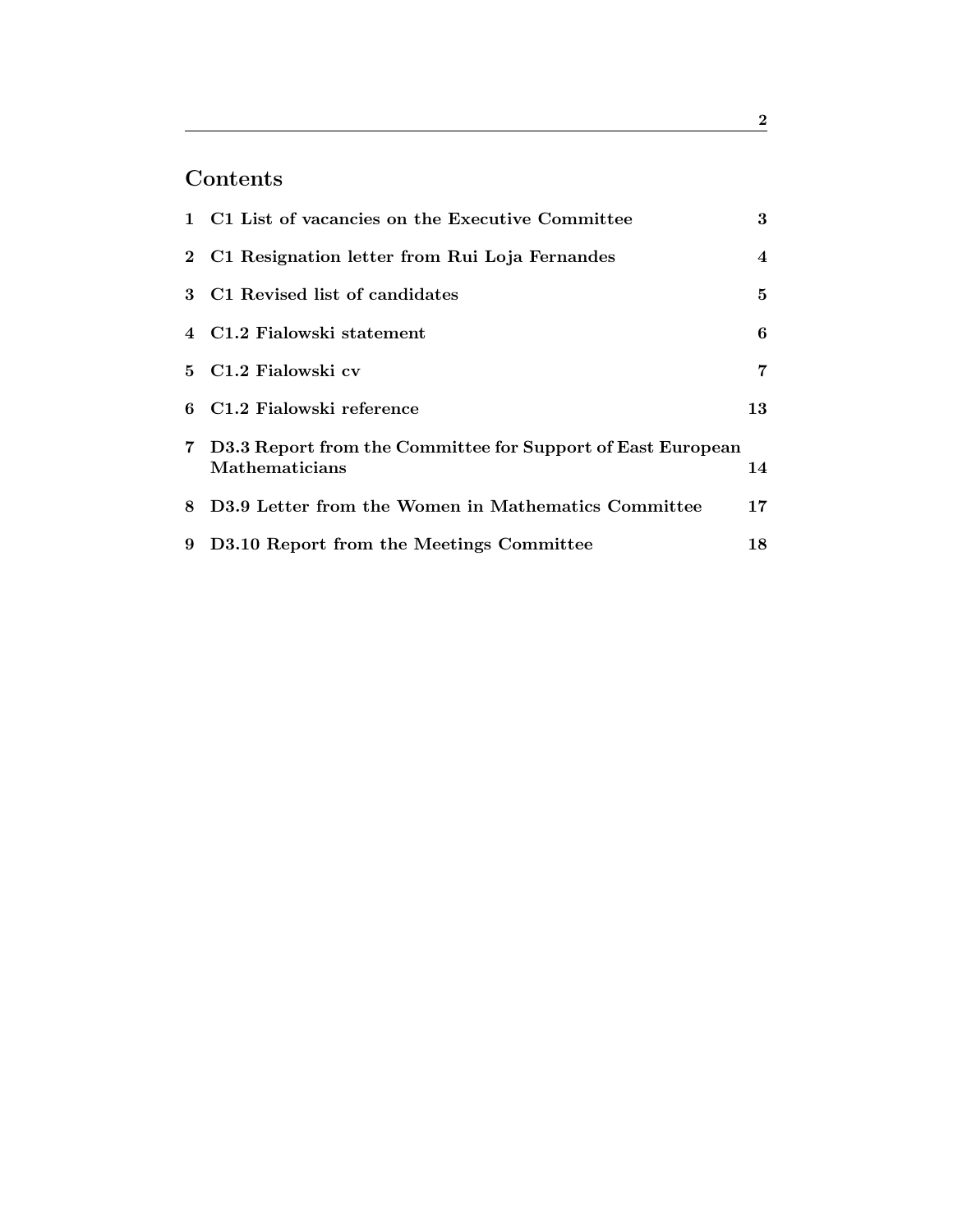### **Executive Committee**

The Council is responsible for electing the President, Vice-Presidents, Secretary, Treasurer and other members of the Executive Committee. Here is the current Executive Committee.

President: Marta Sanz-Solé (2011-2014)

Vice-Presidents: Mireille Martin-Deschamps (2011-2014) Martin Raussen (2011-2012)

Secretary: Stephen Huggett (2011-2014)

Treasurer: Jouko Väänänen (2011-2014)

Members: Zvi Artstein (2009-2012) Franco Brezzi (2009-2012) Igor Krichever (2009-2012) Rui Loja Fernandes (2011-2014) Volker Mehrmann (2011-2014)

Martin Raussen is running for re-election. Zvi Artstein and Igor Krichever are not running for re-election. Franco Brezzi is running for election as a Vice-President. Mireille Martin-Deschamps and Rui Loja Fernandes are not finishing their term, but have decided to resign. So the vacancies are as follows.

President: Marta Sanz-Solé (2011-2014)

Vice-Presidents: two vacancies

Secretary: Stephen Huggett (2011-2014)

Treasurer: Jouko Väänänen (2011-2014)

Members: Volker Mehrmann (2011-2014) four vacancies

Members of the Executive Committee are elected for a period of four years. The President can only serve one term. Other committee members may be re-elected, provided that consecutive service shall not exceed eight years.

The Council may, at its meeting, add to the nominations received and set up a Nominations Committee, disjoint from the Executive Committee, to consider all candidates. After hearing the report by the Chair of the Nominations Committee (if one has been set up), the Council will proceed to the elections to the Executive Committee posts.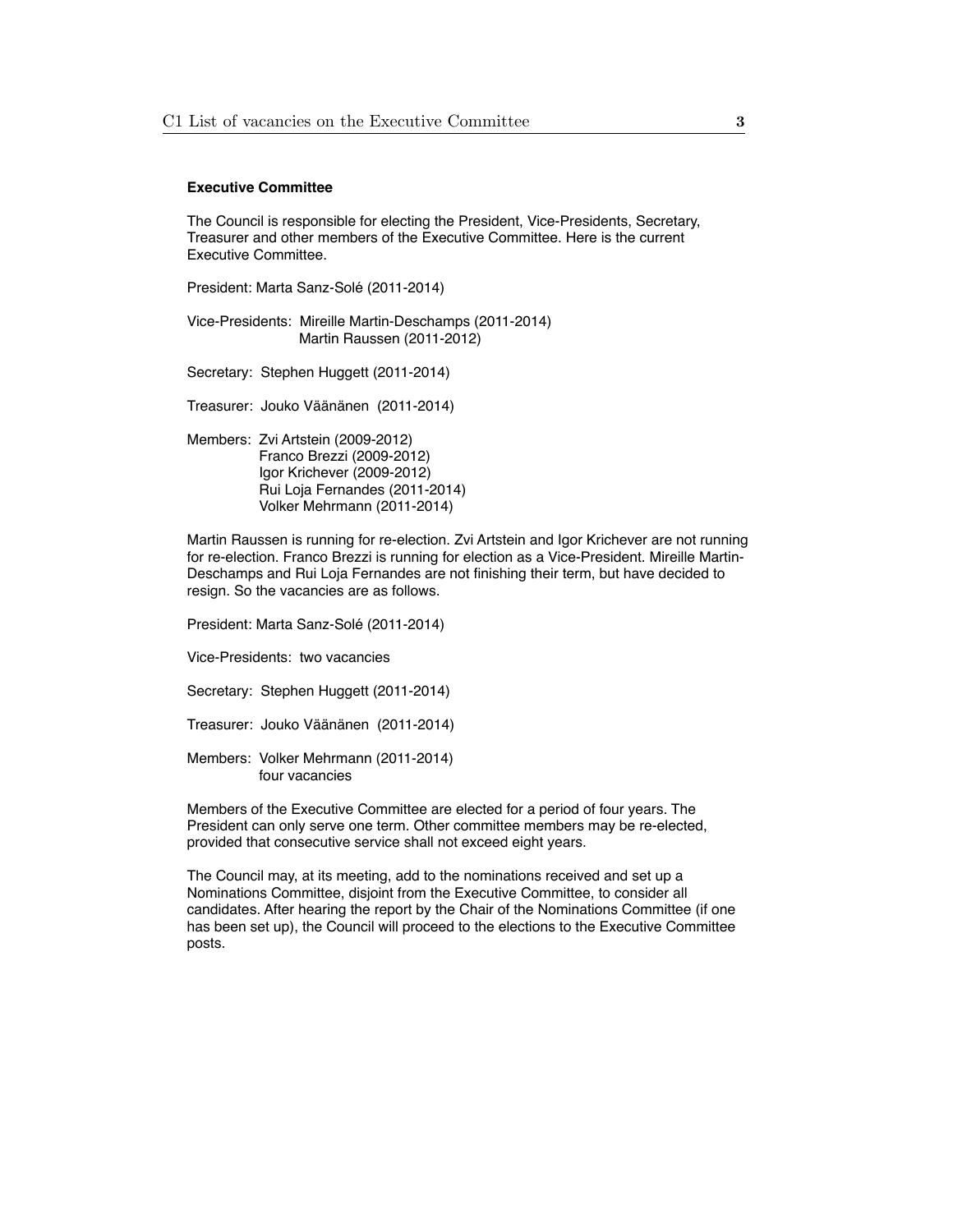

Lisbon, May 21, 2012

## **Subject: Resignation from the Executive Committee of the EMS**

Dear Prof. Marta Sanz-Solé President of the European Mathematical Society

I have accepted a permanent professorship at the University of Illinois, Champagne-Urbana, USA. I will be taking up my new post on August 16, 2012. This move from my current European institution to the USA will certainly affect negatively my collaboration with the Executive Committee of the European Mathematical Society. Hence, I am forced to offer my resignation from the Executive Committee.

With my best regards,

Rui Loja Fernandes Departamento de Matemática Instituto Superior Técnico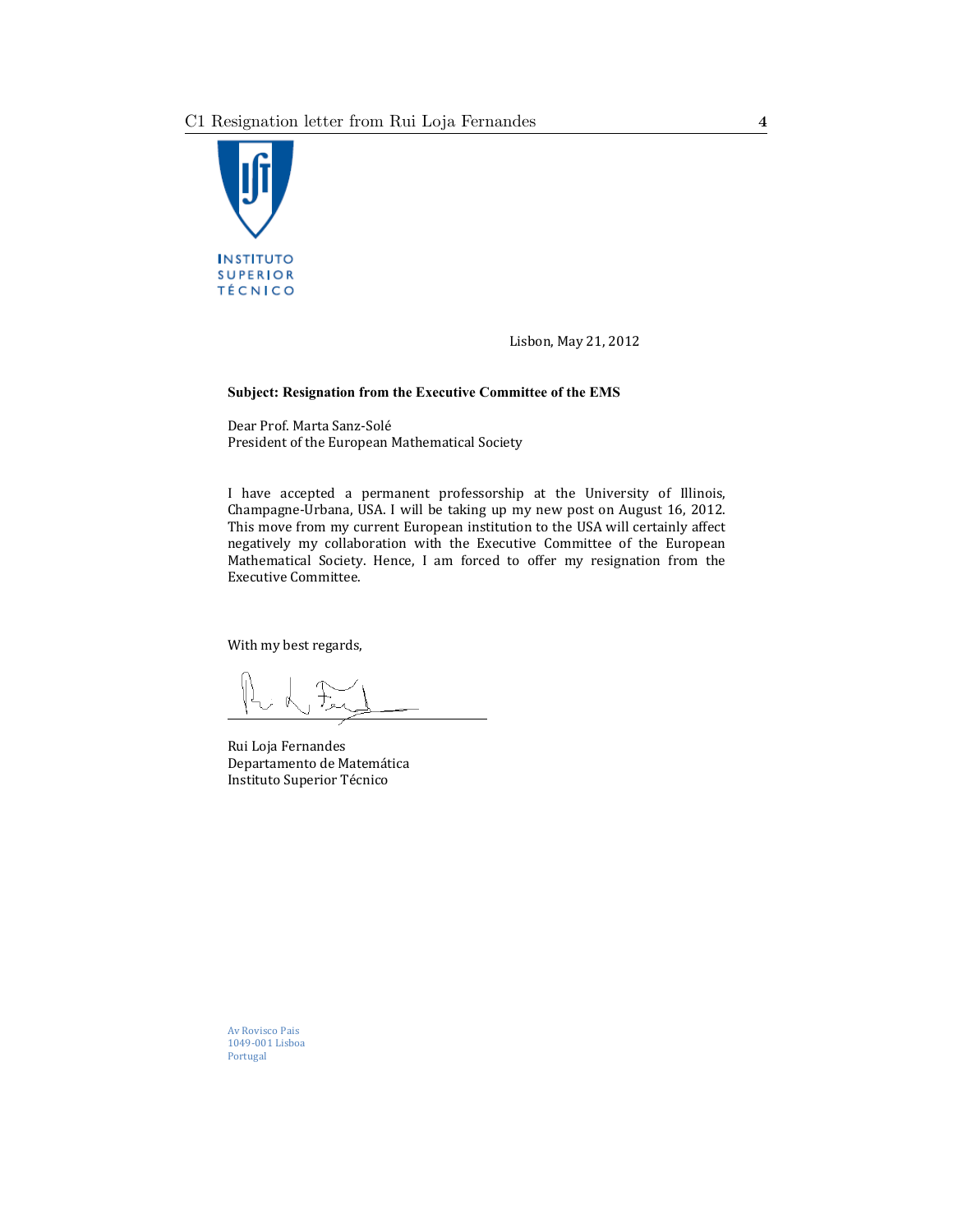# Candidates for the Executive Committee

Vice-Presidents: Franco Brezzi Martin Raussen

Members, four from: Imre Bárány Nils Dencker Alice Fialowski Gert-Martin Greuel Laurence Halpern Tomaž Pisanski Armen Sergeev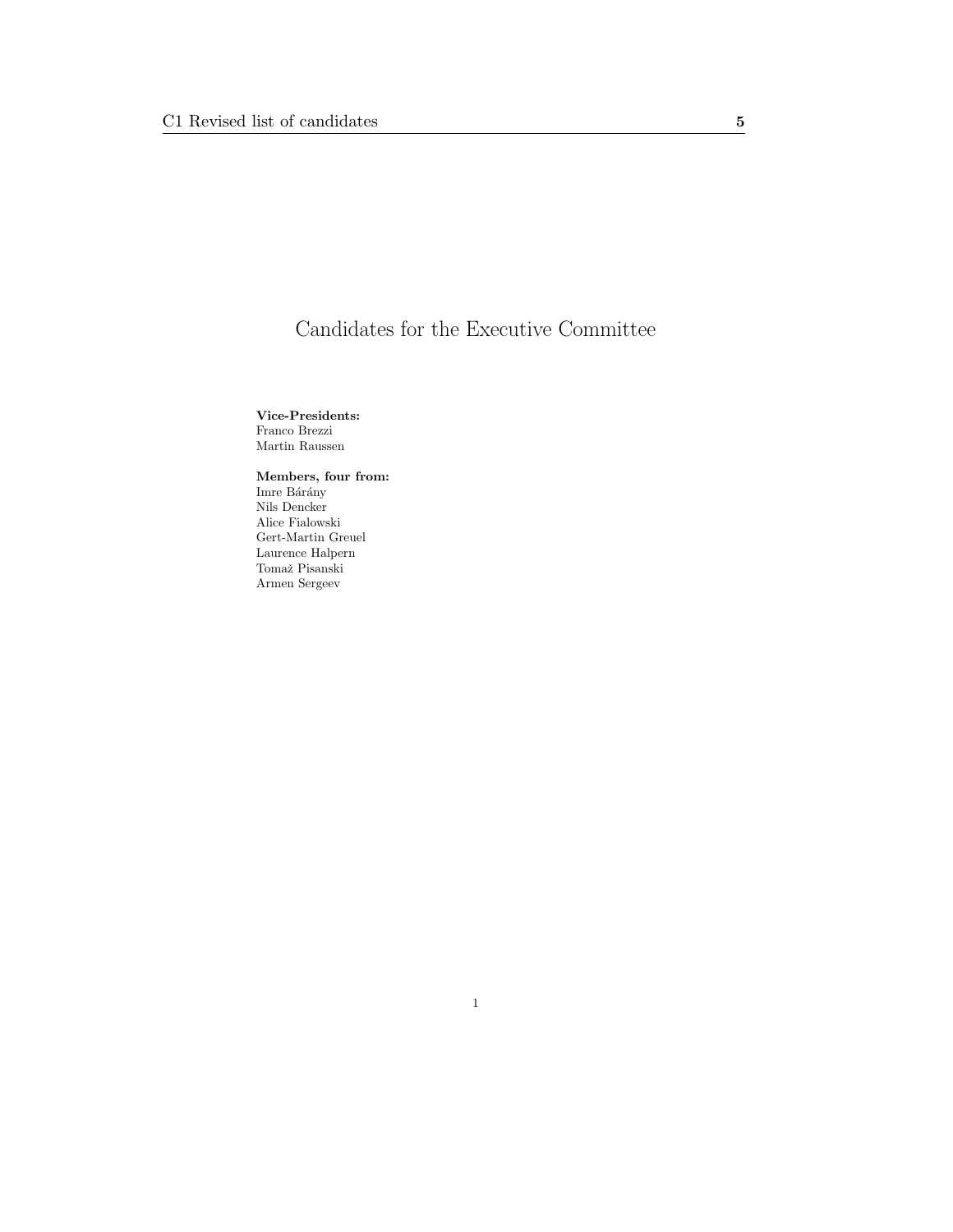#### Letter of intent

My name is Alice Fialowski. I work at the Eötvös Loránd University Budapest, Hungary.

My research field is Lie theory, cohomology, deformation theory, with applications in mathematical physics. Previously I have spent several years in the U.S., where I was full professor at the University of California Davis. During that time I was a member of the International Affairs Committee of the AMS for 4 years. In 1994 I moved back to my home country. I am really happy to be at home, with my two children, surrounded with Europian culture. I have lots of scientific contacts in different countries, regularly go to conferences to give talks, my collaborators come to visit my University. I find the international scientific network inside Europe one of the crucial points of the 21th century Europe. These days science and education can not be isolated; the strength is in fact in the common values. I can see this in the development of my home country since we entered the Europian Union. We all depend on each other, and – while keeping the local specialities – it is important to develop an international, Europian standard, a common language. Another important point in my mind to bring up less developed countries in Europe also in the scientific world. The possibilities in those countries are less, compared to other countries. Hopefully with years the situation will get better, but in the meantime multiple country grants offer a solution. Scientific exchange programs, like Erasmus etc. are more and more available and useful. May be with some experience one could simplify the application procedure for those programs. In mathematics education different countries can learn a lot from each other, by sharing positive, successful traditions.

I am looking forward to learn more about the work of the EMS, see the problems and help to find good solutions. Hungary is not represented in the Executive Committee since 1996, and I hope that I can do useful work for the mathematical community in Europe as a member of the Executive Committee of the EMS.

Prof. Alice Fialowski Institute of Mathematics Eötvös Loránd University Budapest, Hungary email: fialowsk@cs.elte.hu

Budapest, April 22, 2012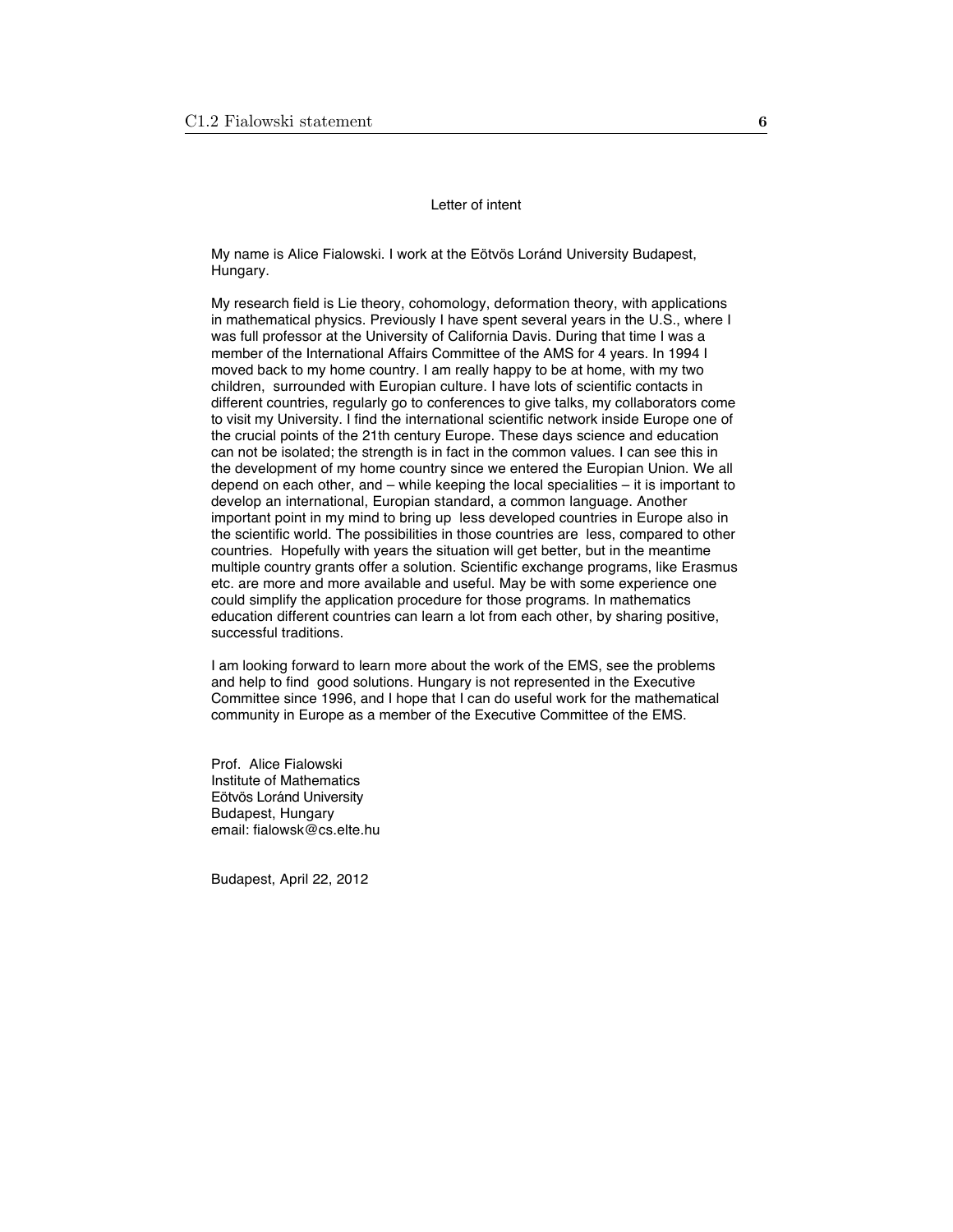# Scientific CV

### ALICE FIALOWSKI

Eötvös Loránd University Institute of Mathematics Pázmány Péter sétány 1/C H-1117 Budapest, HUNGARY Telephone: (36)(1) 381-2157 (Math. Dept.); (36)(1) 385-2737 (home) Electronic mail: fialowsk@cs.elte.hu Fax: (36)(1) 381-2158 Home address: 1114 Budapest, Villányi út 8.

NATIONALITY: Hungarian

#### EDUCATION

| 1983 | Academic degree of "Candidate of Mathematical Sciences" in Russian from Moscow<br>State University, Moscow/USSR. Thesis title: "About cohomology and deformations<br>of infinite dimensional nilpotent Lie algebras." |
|------|-----------------------------------------------------------------------------------------------------------------------------------------------------------------------------------------------------------------------|
| 1977 | Ph.D. in Mathematics from Eötvös Loránd University, Budapest, Hungary. Thesis<br>title: "Generalization of basic theorems of abstract harmonic analysis - Plancherel-<br>Godement and Bochner-Godement Theorem."      |
| 1974 | Diploma in Mathematics from Eötvös Loránd University, Budapest, Hungary.                                                                                                                                              |
|      | <b>ACADEMIC POSITIONS</b>                                                                                                                                                                                             |
| 2010 | Visiting Scientist, Max-Planck-Institut für Mathematik, Bonn, Germany (one month)                                                                                                                                     |
| 2009 | Visiting Scientist, Max-Planck-Institut für Mathematik, Bonn, Germany (one month)                                                                                                                                     |
|      | Visiting researcher, Alféd Rényi Institute of Mathematics, Budapest (5 months)                                                                                                                                        |
| 2008 | Visiting Scientist, ETH, Zürich, Switzerland (one month)                                                                                                                                                              |
|      | Visiting researcher, Alfréd Rényi Institute of Mathematics, Budapest (5 months)                                                                                                                                       |
|      | Visiting Scientist, Indian Statistical Institute and Chennai University India (one month)                                                                                                                             |
| 2007 | Visiting Scientist, Max–Planck–Institut für Mathematik, Bonn, Germany (one month)                                                                                                                                     |
|      | Visiting Scientist, Indian Statistical Institute, Kolkata, India (one month)                                                                                                                                          |
| 2006 | Visiting Scientist, IHES, Paris, France (one month)                                                                                                                                                                   |
| 2005 | Visiting Scientist, Max-Planck-Institut für Mathematik, Bonn, Germany (one month)                                                                                                                                     |
|      | Visiting Scientist, Indian Statistical Institute, Kolkata, India (one month)                                                                                                                                          |
| 2004 | Visiting Scientist, Erwin Schrödinger Institute of Mathematical Physics, Vienna (one<br>month).                                                                                                                       |
| 2003 | Visiting Scientist, Max–Planck–Insitut für Mathematik, Bonn, Germany (one month).                                                                                                                                     |
| 2002 | Visiting Scientist, Max-Planck-Insitut für Mathematik, Bonn, Germany (one month).                                                                                                                                     |
| 2001 | Visiting Scientist, Max-Planck-Insitut für Mathematik, Bonn, Germany (one month).                                                                                                                                     |
| 2000 | Visiting Scientist, Schrödinger Institute, Vienna, Austria (one month).                                                                                                                                               |
| 1997 | Visiting Scientist, Max-Planck-Insitut für Mathematik, Bonn, Germany (one month).                                                                                                                                     |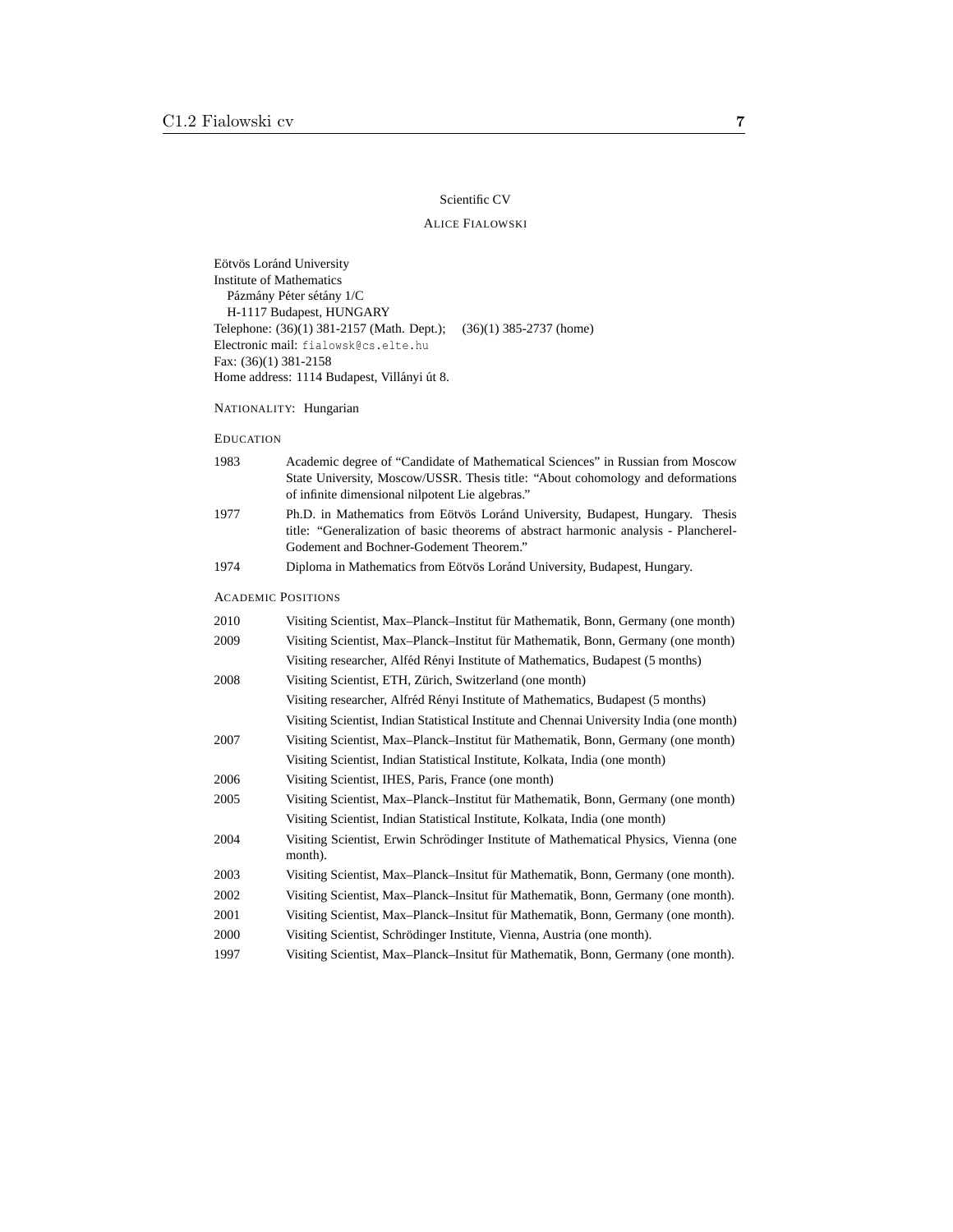| 1996      | Visiting Scientist, Schrödinger Institute, Vienna, Austria (June).                                                                                                                                                                                                                                                                    |
|-----------|---------------------------------------------------------------------------------------------------------------------------------------------------------------------------------------------------------------------------------------------------------------------------------------------------------------------------------------|
| 1994-     | Associate Professor, Eötvös Loránd University, Budapest, Hungary.                                                                                                                                                                                                                                                                     |
| 1993-96   | Professor, University of California Davis, USA.                                                                                                                                                                                                                                                                                       |
| 1993      | Visiting Professor, Max-Planck-Insitut für Mathematik, Bonn, Germany (four months).                                                                                                                                                                                                                                                   |
| 1991      | Visiting Scientist, Max-Planck-Institut für Mathematik, Bonn, Germany (one month).                                                                                                                                                                                                                                                    |
|           | Visiting Scholar, Mathematical Sciences Research Center, Berkeley, CA (one month).                                                                                                                                                                                                                                                    |
| 1990-93   | Associate Professor at the University of California, Davis.                                                                                                                                                                                                                                                                           |
| 1990      | Visiting Professor at IMPA, Rio de Janeiro/Brazil (one month).                                                                                                                                                                                                                                                                        |
| 1988-90   | Visiting Professor at the University of Pennsylvania, Philadelphia.                                                                                                                                                                                                                                                                   |
| 1988      | From January 1, Alexander von Humboldt Scholarship for 8 months at the Max-<br>Planck-Institut für Mathematik, Bonn.                                                                                                                                                                                                                  |
| 1987      | Lecturer at the University of Pennsylvania, Philadelphia, fall 1987.                                                                                                                                                                                                                                                                  |
| 1986-87   | Alexander von Humboldt Scholarship for one year at the Max-Planck-Institut für<br>Mathematik, Bonn.                                                                                                                                                                                                                                   |
| 1986      | NSF Visiting Scientist at MIT for three months at the invitation of Professor V. Kac.<br>I worked on infinite dimensional Lie algebras and cohomology computations for Lie<br>algebras of vector fields.                                                                                                                              |
| 1985-86   | Visiting Assistant Professor at the Geneva University in Switzerland. I worked together<br>with professor A. Haefliger on higher order operations in cohomology, calculated the<br>Massey products for some infinite dimensional Lie algebras.                                                                                        |
| 1984-     | External Research Associate at the Institute of Mathematics of the Hungarian Academy<br>of Sciences, Budapest/Hungary.                                                                                                                                                                                                                |
| 1984–94   | "Adjunktus" at the University of Technology in Budapest/Hungary.                                                                                                                                                                                                                                                                      |
| 1983-84   | Research Associate at the Institute of Mathematics of the Hungarian Academy of Sci-<br>ences, Budapest/Hungary.                                                                                                                                                                                                                       |
| 1979-83   | Post-doctoral fellow at the Moscow State University, USSR. My scientific advisor in<br>Moscow was Professor A.A. Kirillov. I studied Lie groups, Lie algebras, representation<br>and cohomology theory, symmetric spaces, functional analysis, quantum field theory.<br>I worked together with Professors B.L. Feigin and D.B. Fuchs. |
| 1974–79   | Research Associate at the Department of Mathematics of the Pedagogical Institute,<br>Budapest/Hungary.                                                                                                                                                                                                                                |
| LANGUAGES |                                                                                                                                                                                                                                                                                                                                       |
|           | I am fluent in Hungarian, Russian, English, and German.                                                                                                                                                                                                                                                                               |
|           |                                                                                                                                                                                                                                                                                                                                       |

#### INVITED LECTURES

I am regularly invited to give talks on my results. I have been in 18 countries at Universities and Mathematical Centers.

- 1977–79 Eötvös Loránd University, Budapest
- 1983 Moscow State University/USSR
- 1984 Moscow State University/USSR Institute of Mathematics, Budapest/Hungary Technical University, Budapest/Hungary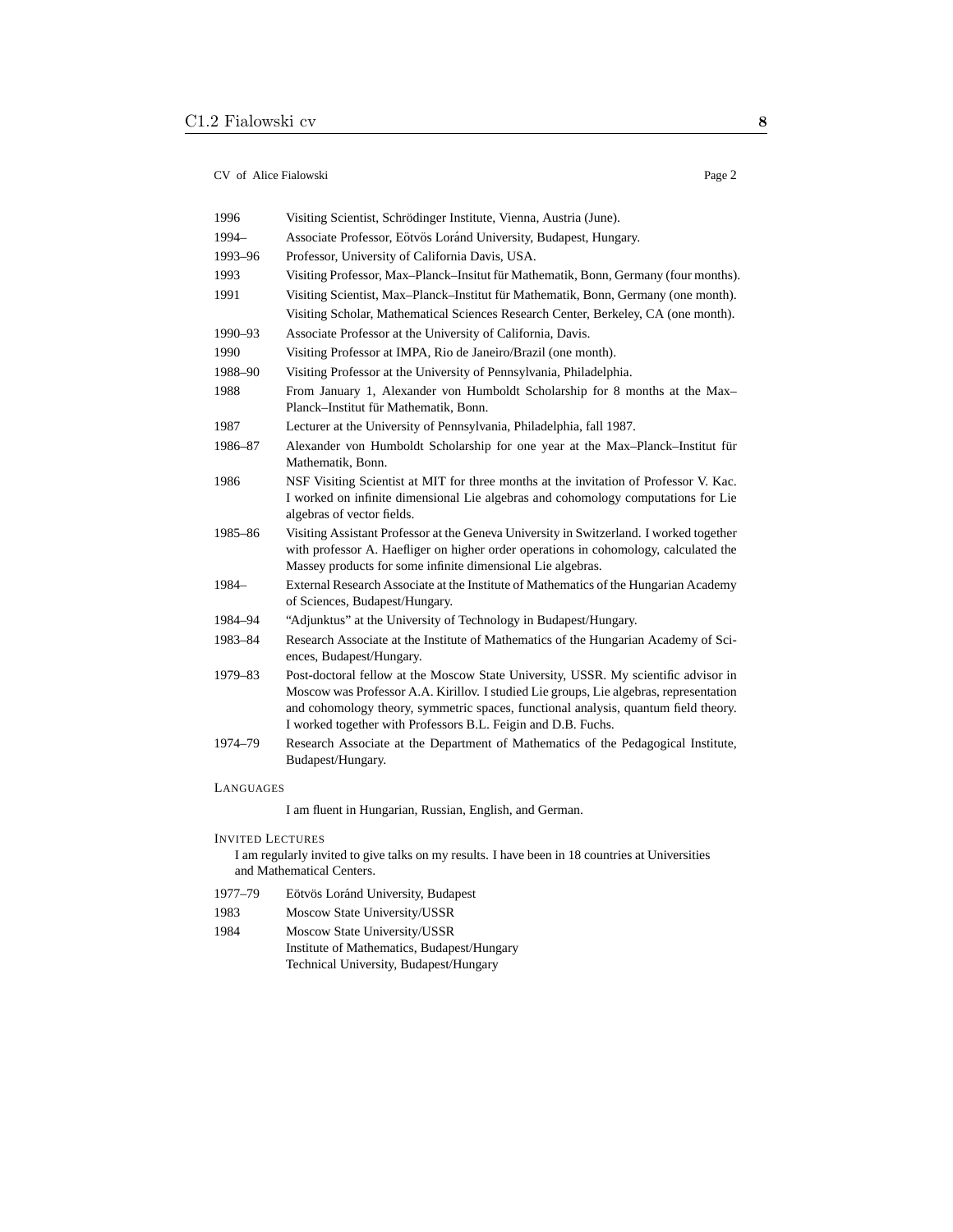| 1985 | Institute of Mathematics, Budapest/Hungary<br>Moscow State University/USSR<br>Kac-Moody Conference, Oberwolfach/West Germany<br>University of Geneva/Switzerland                                                                                                                                                                          |
|------|-------------------------------------------------------------------------------------------------------------------------------------------------------------------------------------------------------------------------------------------------------------------------------------------------------------------------------------------|
| 1986 | University of Basel/Switzerland<br>University of Paris VII/France<br>MIT, Cambridge<br>Tufts University, Massachusetts<br>Conference on Deformation Theory, Il Ciocco/Italy<br>University of Geneva/Switzerland<br>Moscow State University/USSR                                                                                           |
| 1987 | Max-Planck-Institut für Mathematik, Bonn<br>University of Hamburg/West Germany<br>University of Connecticut, Connecticut<br>University of Washington, Seattle<br>University of Pennsylvania, Philadelphia                                                                                                                                 |
| 1988 | University of Basel/Switzerland<br>Freie Universität, Berlin/West Germany<br>Conference on Representation Theory, Bielefeld/West Germany<br>Max-Planck-Institut für Mathematik, Bonn<br>University of Rochester, NY<br>Conference on Kac-Moody algebras and Physics, North Carolina State University<br>Pennsylvania State University, PA |
| 1989 | University of Pennsylvania, Philadelphia<br>Johns Hopkins University, Baltimore<br>Temple University, Philadelphia<br>Portland State University, Oregon<br>University of Oregon, Eugene<br>Louisiana State University, Baton Rouge<br>ETH Zürich/Switzerland<br>Conference on Loop Groups, Budapest/Hungary                               |
| 1990 | University of Notre Dame<br>University of New Mexico, Albuquerque<br>University of California, Davis<br><b>Haverford College</b><br>Rutgers University, Camden<br>Bryn Mawr College<br><b>CUNY Lehman College</b><br><b>Harvard University</b><br>IMPA, Rio de Janeiro/Brazil                                                             |
| 1991 | Weizmann Institute of Sciences, Israel<br>Bar-Ilan University, Israel<br>Hebrew University, Israel<br>Conference on Infinite Dimensional differential geometry, Vienna<br>Conference on Finite Dimensional Lie Algebras, Oberwolfach                                                                                                      |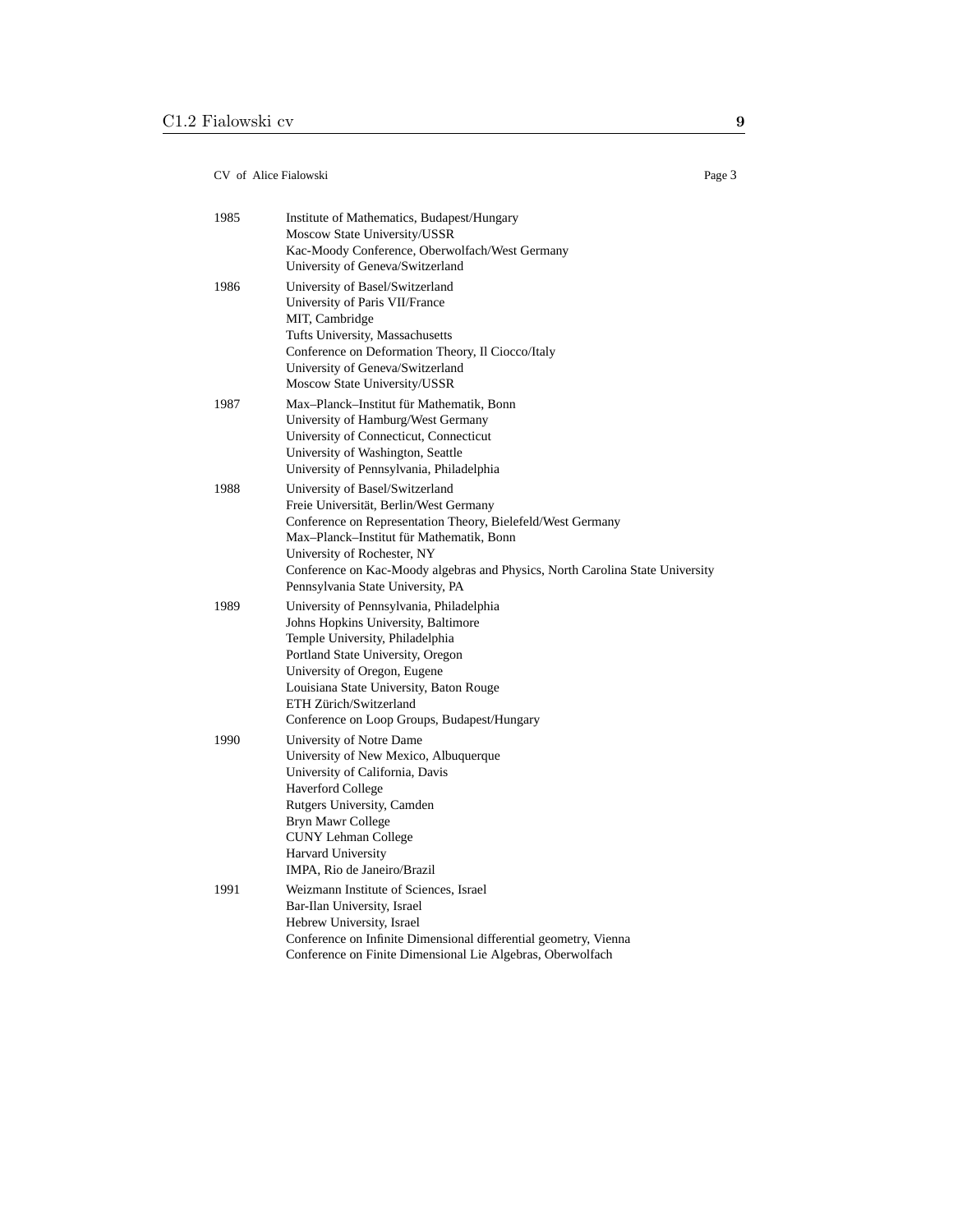|      | University of California, Berkeley<br>University of California, Davis<br><b>Stanford University</b><br>Technical University Budapest, Hungary                                                                 |
|------|---------------------------------------------------------------------------------------------------------------------------------------------------------------------------------------------------------------|
| 1992 | UCLA, Los Angeles<br>Eötvös University, Budapest, Hungary<br>Poster at the First Europian Congress of Mathematicians, Paris<br>University of California, Davis<br>Max-Planck-Institut für Mathematik, Bonn    |
| 1993 | Technical University, Budapest, Hungary<br>University of California, Davis<br>University of California, Berkeley                                                                                              |
| 1994 | University of California, Riverside<br>University of California, Davis                                                                                                                                        |
| 1995 | Eötvös Loránd University Budapest<br>University of California, Davis                                                                                                                                          |
| 1996 | Schrödinger Institute for Mathematical Physics, Vienna<br>Poster at the Second Europian Congress of Mathematicians, Budapest                                                                                  |
| 1998 | Nonassociative Algebra and its Applications: the fourth International conference, São<br>Paulo, Brazil<br>XV Escola de Álgebra, Canela, Brazil                                                                |
| 1999 | Utrecht University, Holland                                                                                                                                                                                   |
| 2000 | Schrödinger Institute for Mathematical Physics, Vienna<br>Sophus Lie Seminar at the Banach Center, Bedlewo, Poland                                                                                            |
| 2001 | University Mannheim, Germany<br>Moscow State University, Russia                                                                                                                                               |
| 2002 | International Algebra Conference, Venice, Italy<br>Workshop on Singularities, St. Marienthal, Germany                                                                                                         |
| 2003 | Workshop on Hochschild Cohomology, Leicester, England<br>International Algebra Conference, Lisboa, Portugal                                                                                                   |
| 2004 | Infinite Dimensional Geometry and Representations Workshop, Oberwolfach, Ger-<br>many<br>Representations and Cohomology in Mathematical Physics, Erwin Schrödinger Insti-<br>tut, Vienna                      |
| 2005 | Diagram and Cellular Algebras, Oxford, England<br>Intern. Conference on Algebra, Debrecen<br>Indian Statistical Insitute, Kolkata, India                                                                      |
| 2006 | Deformations and Contractions in Mathematics and Physics, Oberwolfach Workshop<br>Tel Aviv University, Israel<br>Hebrew University, Jerusalem, Israel<br>Operads Conference, Strasbourg, France               |
| 2007 | Faddeev Intern. Algebra Conf., St. Petersburg, Russia<br>Seminar Sophus Lie, Bielefeld, Germany<br>Algebraic Aspects in Geometry, Bedlewo, Poland<br>Higher Structures in Geometry and Physics, Paris, France |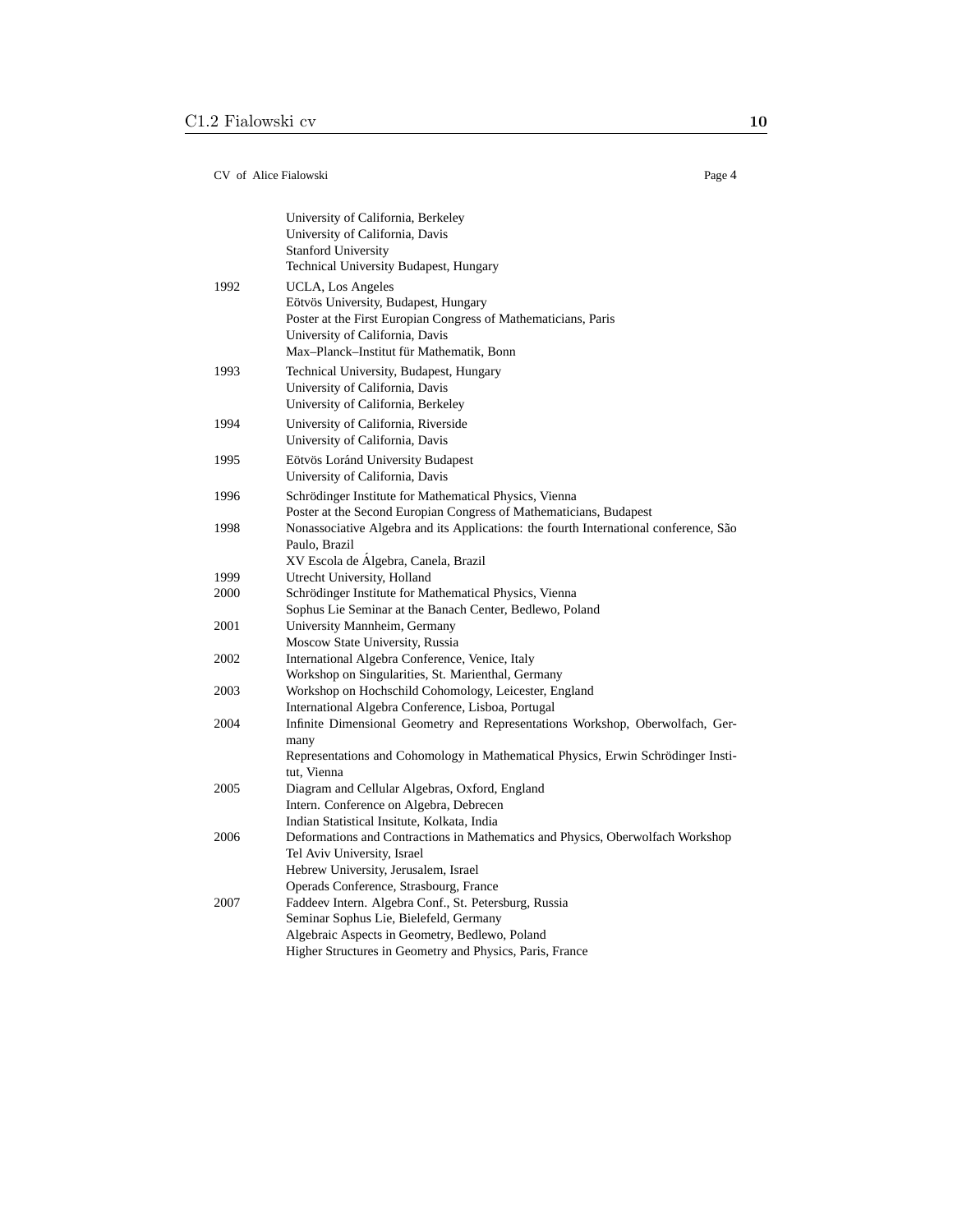| 2008 | Chennai University, India                       |
|------|-------------------------------------------------|
|      | Sophus Lie Seminar XXXV, Budapest               |
|      | Alfréd Rényi Institute of Mathematics, Budapest |
|      | Sophus Lie Seminar XXXVI, Kolozsvár             |
|      | Leicester University, Conference, England       |
| 2009 | AGMP Meeting, Bedlewo, Poland                   |
|      | Operad Conference, Lumini, France               |
|      | Algebra Symposium, Kolozsvár, Romania           |
|      | Istambul University, Turkey                     |
|      | Alfréd Rényi Insitute of Mathematics, Budapest  |
| 2010 | Seminar Sophus Lie, Mulhouse, France            |
|      | Sfax University, Monastir, Tunesia              |

PROFESSIONAL ACTIVITIES

#### **Member**

American Mathematical Society, Deutsche Mathematische Vereinigung, Europian Mathematical Society Bolyai Mathematical Society, Ungarischer Humboldt Verein

#### **Editor**

*Journal of Lie Theory Journal of Generalized Lie Algebras and Applications Springer-Verlag, Algebra and Applications book series*

#### **Referee for**

| Acta Mathematica                   | Periodica Mathematica Hungar.             |
|------------------------------------|-------------------------------------------|
| Compositio Mathematica             | SIGMA                                     |
| Forum Mathematicum                 | Transactions of A.M.S.                    |
| Intern. Journal of Theor. Physics  | Math. Annalen                             |
| Journal of Algebra                 | Results in Math.                          |
| Journal of Geometry and Physics    | Annales de l'Institut Fourier             |
| Journal of Lie Theory              | Commun. in Algebra                        |
| Journal of Math. Physics,          | Isvertiya RAN, Ser. Math.                 |
| Journal of Physics A: Mathematics, | p-adic Numb., Ultramet. Anal. and Appl.   |
| Mathematische Nachrichten          | Bulletin of the Malaysian Math. Sci. Soc. |

I am regularly asked to referee NSF (USA), Austrian, and Sapientia proposals.

**Reviewer for:** *Zentralblatt Mathematical Reviews*

**Book reviews** in *Periodica Mathematica*

#### **International Committees**

AMS Committee on International Affairs 1993–96.

- Founder and Organizing Committee of University of California Intercampus Workshop on "Lie Groups, Lie Algebras, and their Representations", 1991–95.
- Organizer of the Workshop "Deformations and Contractions in Mathematics and Physics", Oberwolfach, 2006.

Organizer of the Sophus Lie Seminar XXXVII in Budapest, 2008.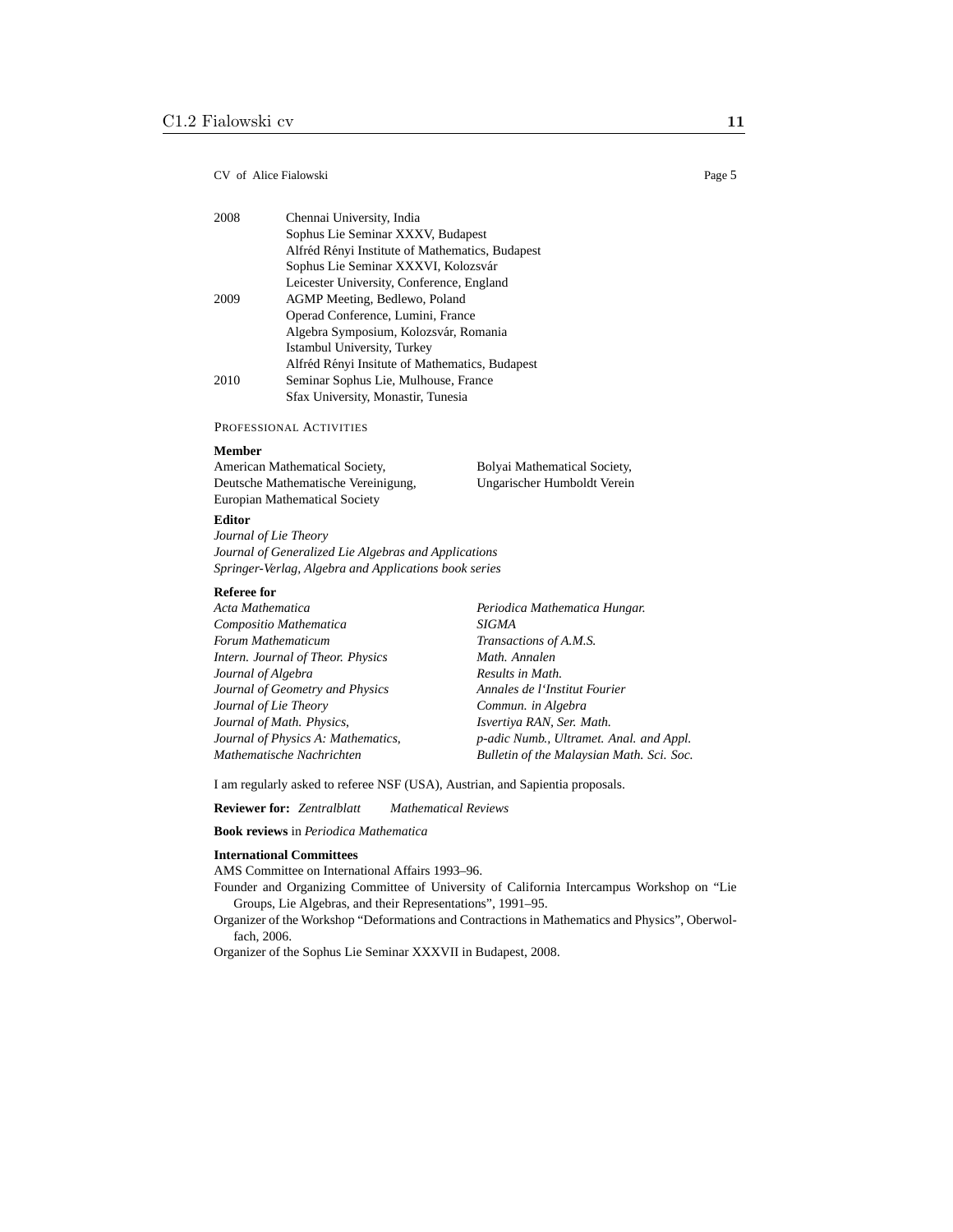Organizer of the Workshop "Deformation Methods in Mathematics and Physics", Oberwolfach, 2010.

AWARDS

Alexander-von-Humboldt Fellowship, Max-Planck-Institut für Mathematik, Bonn, 2 years Széchenyi Professor Fellowship, 4 years (1998-2001) Széchenyi István Scolarship, 3 years (2002-2005)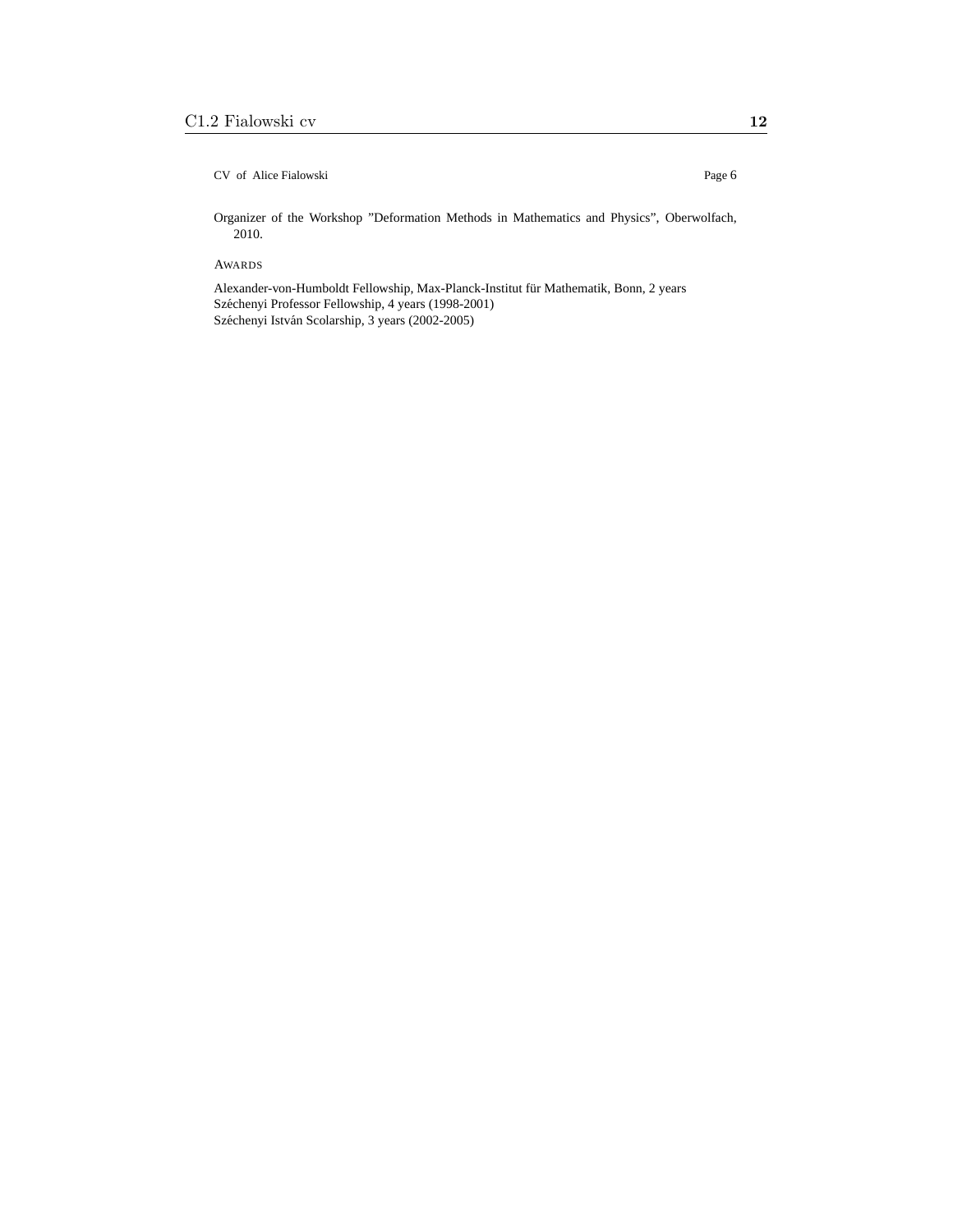Subject: Application of Dr. Alice Fialowski as member of the executive committee - supporting letter Date: Tue, 24 Apr 2012 15:30:48 +0200 From: Friedrich Hirzebruch <hirzebruch@mpim-bonn.mpg.de> To: ems-office@helsinki.fi

Dear colleagues,

Dr. Alice Fialowski (Budapest, Hungary) has applied for membership in the executive committee of the EMS.

From my own experience I know the work of the executive committee. Alice Fialowski would be a very valuable member. She has a very good scientific record and a lot of international experience, e. g. she was associate professor at the University of California at Davis and visiting professor at various places as you can see from her CV. In particular, I mention her frequent visits to the Max Planck Institute for Mathematics in Bonn, Germany. For those visits she was often supported by the Alexander von Humboldt Foundation as a former fellow.

Her command of four languages and her membership in several mathematical societies would be helpful for her activity in the executive committee.

I recommend her strongly.

Sincerely yours,

F. Hirzebruch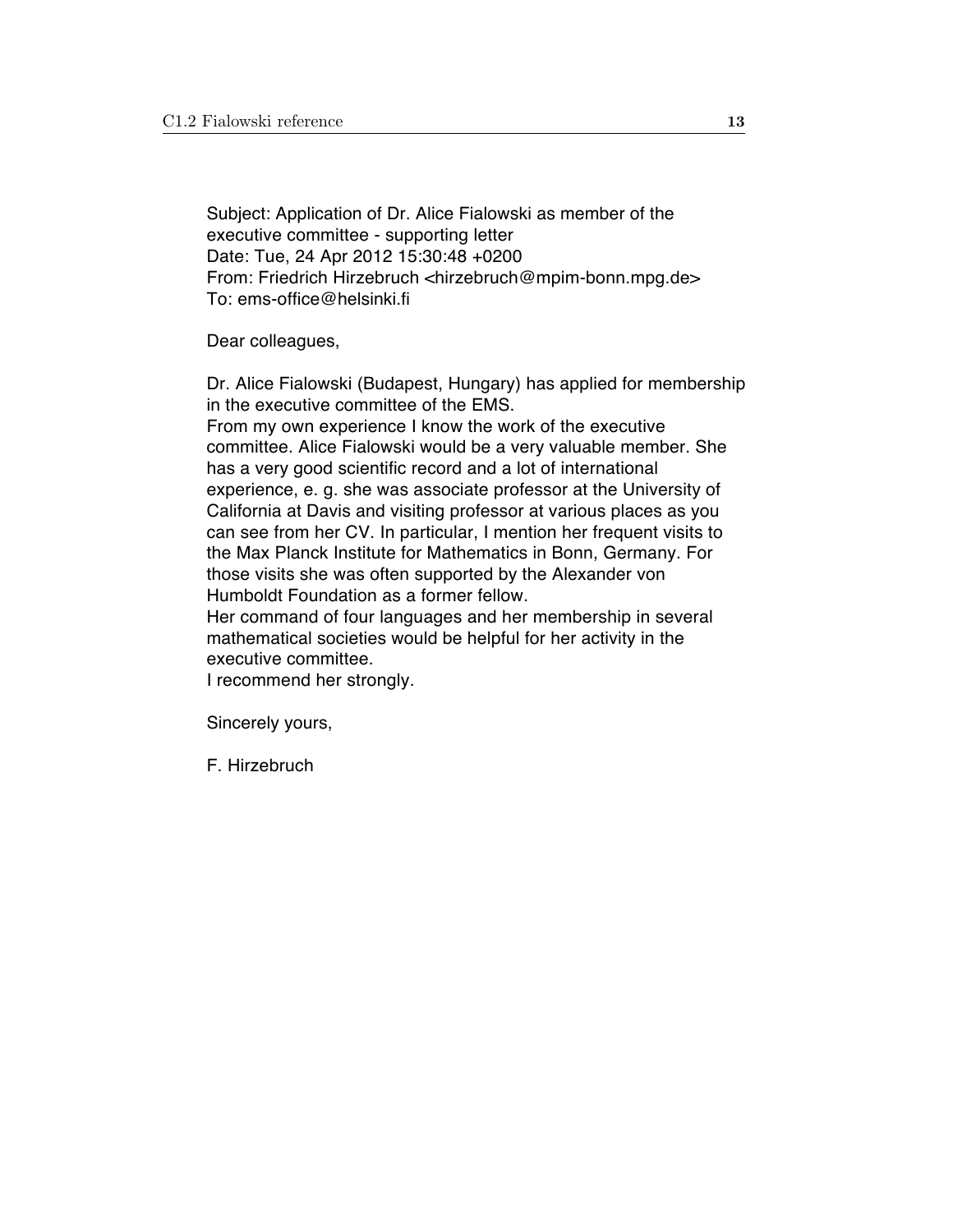# **EMS Committee for Support of East European Mathematicians Report for EMS Council Kraków, June 30 and July 1, 2012**

All the members of the former committee, which was chaired by Jan Kratochvíl, ended their term of service in 2010, except the liaison EC member, Igor Krichever. Carles Casacuberta, from the University of Barcelona, started acting as chair in January 2011.

The EMS Executive Committee appointed the following members for 2011-2014.

# **Committee Members**

Lucian Beznea (Romanian Academy, Bucharest, Romania) Matej Brešar (University of Ljubljana, Slovenia) Carles Casacuberta (University of Barcelona, Spain), *Chair* Andrey Dorogovtsev (National Academy of Sciences, Kiev, Ukraine) Vladimir Dragović (Serbian Academy of Sciences and Arts, Belgrade, Serbia) Jiří Fiala (Charles University, Prague, Czech Republic) Yulij Ilyashenko (Cornell University, Ithaca, USA) Stefan Jackowski (Warsaw University, Poland) Igor Krichever (Columbia University, New York, USA), *Liaison EC Member* Frank Neumann (University of Leicester, UK)

# **Activities**

Although there had been plans to change the mission of the Committee and thus redefining its aims and scope, the EMS Executive Committee decided in 2010 to keep the current name and purpose of the Committee at least until the finalisation of the 6th European Congress of Mathematics in Kraków.

Thus, the full 2011 budget of the Committee was preserved for support to 6ECM participants. This amount, together with a substantial part of the Committee's 2012 budget, was offered to the 6ECM Organizing Committee for grants, up to a total contribution of 25.000 € from EMS.

Rules for grant allocation were set up by the 6ECM Organizing Committee in coordination with representatives of the SEEM Committee. It was agreed that the same rules and priorities would apply to all sources of funding for grants, including EMS support. However, while funds from the Foundation for Polish Science could only cover waiving of congress fees, accommodation and per diem expenses of young participants, there was more flexibility with EMS funding.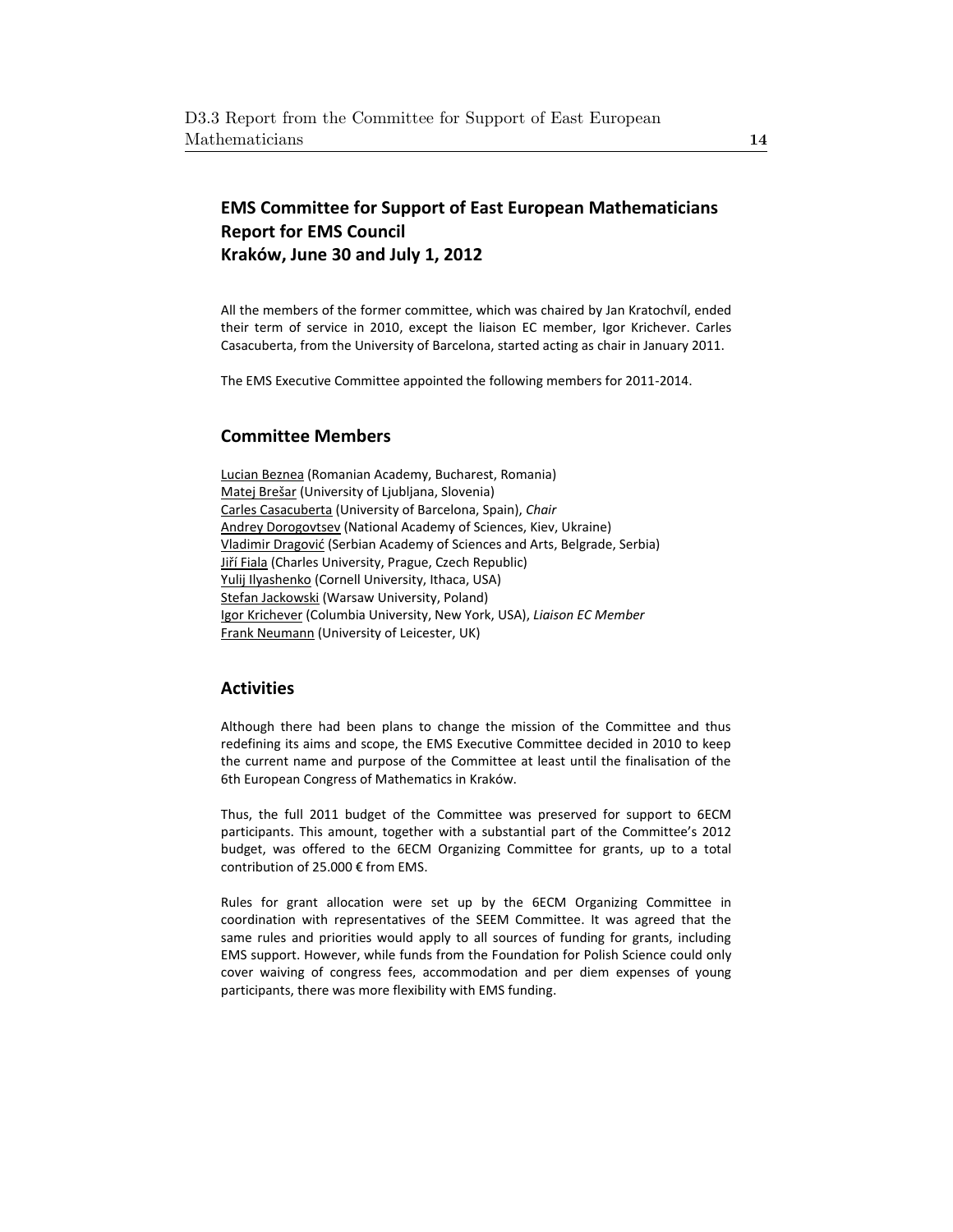# **6ECM Grants**

In order to ensure broad participation in the 6ECM and reduce economic barriers, a limited number of grants was offered jointly by the Foundation for Polish Science and the European Mathematical Society.

- 1. The grants were targeted towards three groups of applicants:
	- doctoral and masters students,
	- mathematicians at an early stage of their career (post-docs),
	- senior researchers from economically less-favoured countries.
- 2. Applications of mathematicians from outside Europe and the countries represented in EMS were considered only in exceptional cases and had to be supported with evidence of exceptional need and merit.
- 3. There were three types of grants:
	- *Congress fee:* successful applicants will have their congress fees paid by the organisers.
	- *Accommodation:* successful applicants will be accommodated in a dormitory (single or double room, depending on availability) free of charge for the duration of the congress.
	- *Local expenses:* successful applicants will obtain 80 PLN (approx. 20 Euro) per diem for the duration of their stay at the Congress, but no more than 400 PLN in total.
- 4. Congress fee and accommodation expenses at the dormitories chosen by the organisers will be covered directly. Per diem payments will be made in cash at a bank branch situated near the conference site.
- 5. Decisions concerning grants were made by a committee nominated by the Executive Organizing Committee of the 6ECM in coordination with the European Mathematical Society.
- 6. Applicants filled an on-line application form which was available after registering for the 6ECM. Besides personal data, appropriate for registration, each applicant had to provide:
	- birth date;
	- year of PhD and name of the institution he/she received it from;
	- references to her/his research publications;
	- references to her/his talks at conferences;
	- name and address of a senior researcher with affiliation in Europe or in a country represented in the EMS.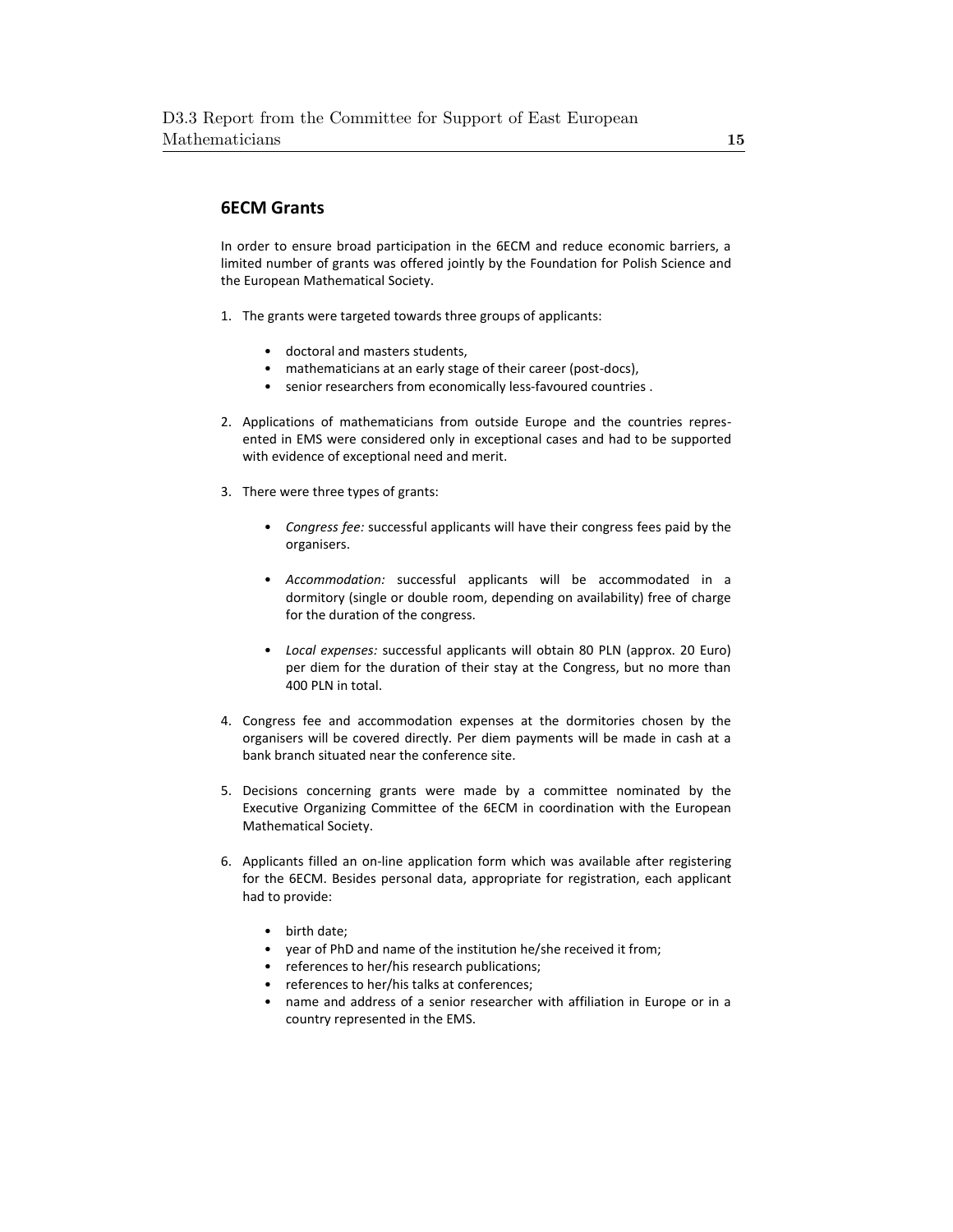7. The deadline for electronic submission of grant applications was February 15, 2012. Applicants were notified by e-mail about decisions concerning their applications by March 19, 2012.

Almost 300 applications were received and approximately 100 grants were awarded. Applications were evaluated by a committee consisting of four people (two from Kraków, one from Poznań, and one from Łódź), all of them with habilitation. Applicants were classified into three groups, namely doctoral students, postdoctoral researchers, and senior researchers (born before 1976). To each group slightly different evaluation procedures were applied. Applicants from less-favoured countries and women mathematicians were given favorable scores.

# **Forthcoming Actions**

After the 6ECM, the Committee will revise its remit and mission for the coming years. Input from EMS Council members about the aim of its next actions will be very welcome. Important decisions to be taken are the following:

- *a)* What should be the geographical scope of the Committee's support actions?
- *b)* Should the Committee continue offering almost exclusively travel grants and financial support to conferences, or instead a part of its resources could be devoted to targeted initiatives? If so, with what priorities?

*Carles Casacuberta Committee Chair University of Barcelona 25 June 2012*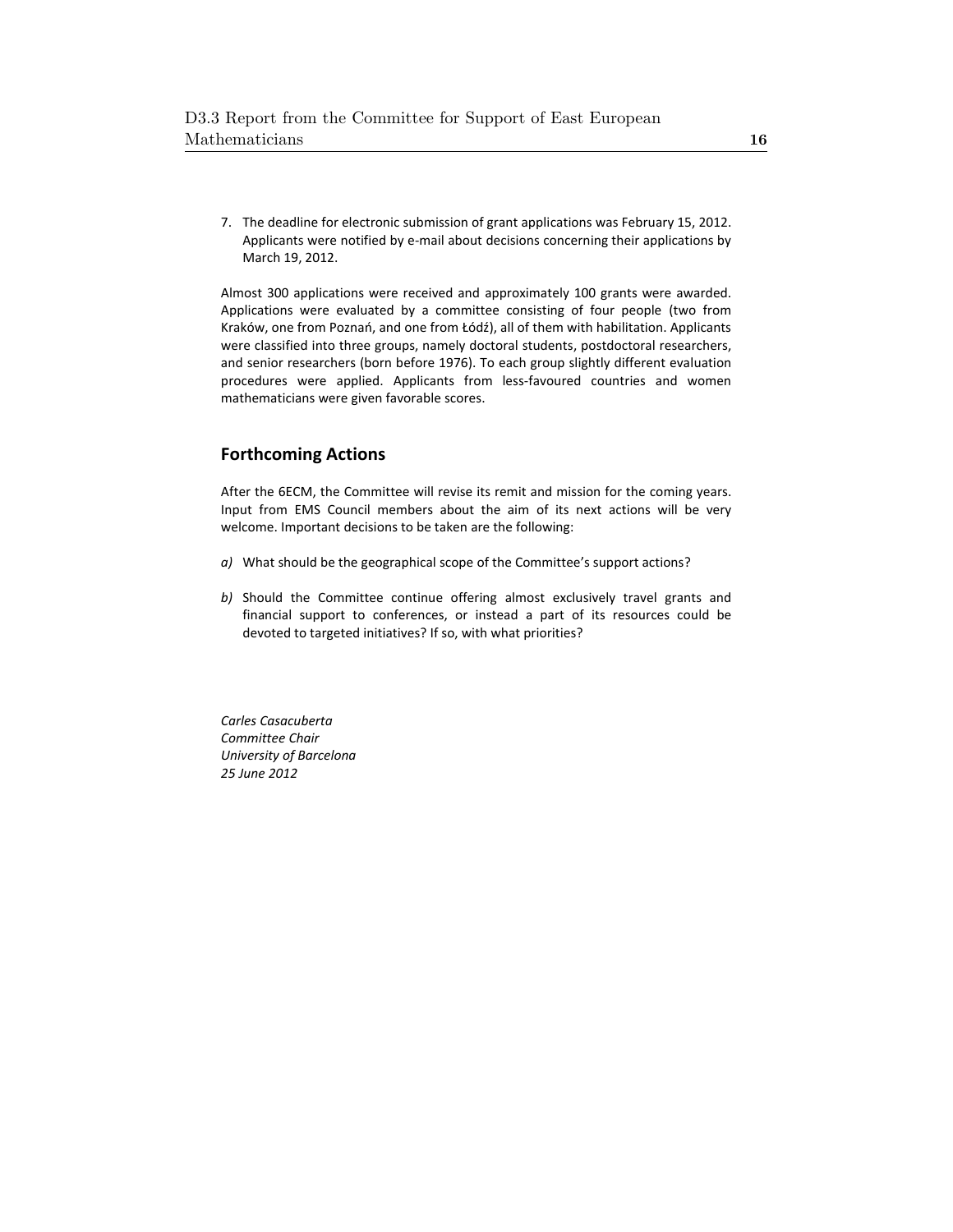

Mathematics Institute University of Warwick Coventry CV4 7AL

12th May 2012

To: Presidents of Mathematical Societies in Europe

Dear Presidents,

We are writing once again on behalf of the European Mathematical Society Women in Mathematics Committee. Our role is to encourage and support activities for women mathematicians in Europe.

You may remember that we wrote to you in 2010 that we intended to organise a meeting whose aim was to bring together people involved in organisations and initiatives for women mathematicians to exchange ideas and build an informal network. Participants were invited in response to our letter and through other channels.

This meeting took place in September 2011 in Barcelona. In addition to members of our committee, it was attended by representatives from the African Union, Denmark, France, Germany, Spain, and the UK who reported on the varied activities and initiatives in their countries. Russia and Serbia were represented by committee members and we have also made contact with representatives from Hungary, Italy, Slovakia and Turkey.

The collated reports can be found on our committee's website

http://www.euro-math-soc.eu/comm-women2.html

We ask you to please pass this information on to interested parties, in particular any relevant national groups or committees.

We have also begun compiling a list of organisations engaged in similar activities. These may be either subcommittees of a national mathematical society (such as the London Mathematical Society Women in Maths Committee) or independent organisations (such as femmes et mathématiques in France). The list will be placed on our website where we hope it may be a useful resource. If you have updates or details of further organisations to be added, please contact either myself (C.M.Series@warwick.ac.uk) or our webpage coordinator Lisbeth Fajstup (fajstrup@math.aau.dk)

Thank you for your help and interest.

Yours sincerely,

Professor Caroline Series University of Warwick Chair

Dr Lisbeth Fajstrup Aalborg University, Denmark Web Coordinator

European Mathematical Society Women in Mathematics Committee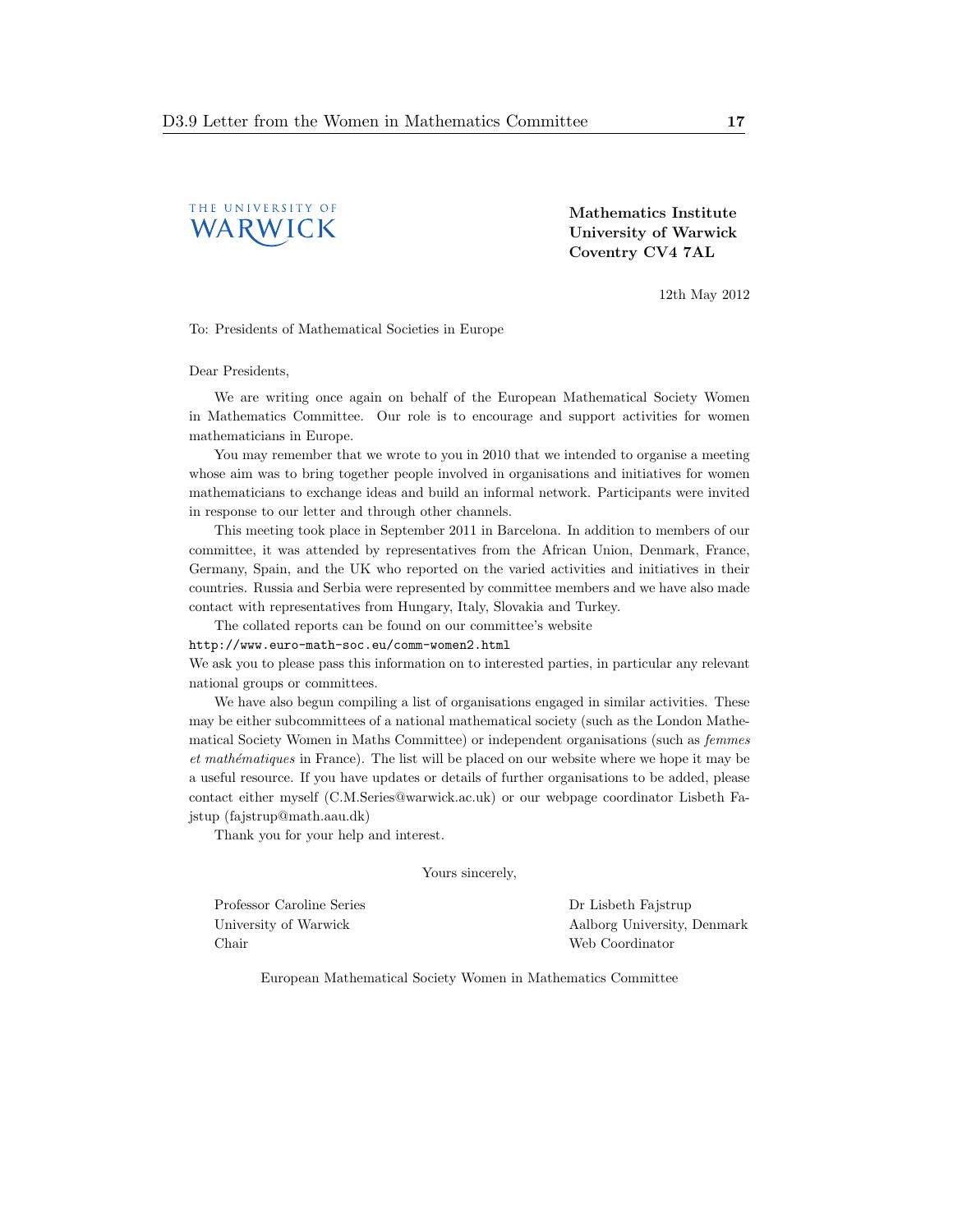# Report from the Meetings Committee

*2010\$2012 %%%%%%%%%Rui%Loja%Fernandes%*(Portugal)

According to its remit the Meetings Committee of the EMS is focus on the following activities

- *EMS Lecturers*: An EMS Lecturer, typically appointed once a year, is an honorary post, bestowed on an internationally renowned researcher. An EMS Lecturer is asked to deliver several lectures in various European places, where one of the lectures is tied to an international conference in Europe.!
- *EMS Distinguished Speakers***:** An EMS Distinguished Speaker is a prestigious appointment, awarded to an internationally renowned researcher. An EMS Distinguished Speaker is asked to deliver a plenary lecture in a large regional or international European conference.
- *EMS Weekends*: An EMS Weekend is a regional European conference, interdisciplinary and covering several mathematical fields; usually organized jointly with one or several corporate societies.

Moreover, the Meetings Committee offers advice to the Executive Committee in all questions related to meetings and summer school activities, such as for example the possibility of authorizing the use of the EMS logo in a meeting.

The Meetings Committee has opened calls for all these activities, which were publicized to the European mathematics community, through the EMS member's societies and through the EMS Newsletter (both in its printed and electronic editions). Also, these calls were announced at the Meetings of Presidents that were held in 2011 and 2012.

During the period 2010-12, the following activities were supported by the Meetings Committee:

- $\triangleright$  Professor Karen Vogtman (Cornell University) was nominated the 2011 EMS Lecturer. She delivered 3 sets of 3 lectures entitled "The topology and geometry of automorphism groups of free groups", at the following locations:
	- Barcelona, Spain: Centre de Recerca Matematica, September 5-9, 2011 (during the conference "European Women in Mathematics");
	- Oxford, UK: Mathematical Institute, University of Oxford, February 10-14, 2012;
	- Stockholm, Sweden: Institut Mittag-Leffler, March 6-8, 2012;
- $\triangleright$  EMS-RSME Joint Mathematical Weekend (Bilbao, October 7-9, 2011). For a detailed report on this meeting see the Appendix and the webpage of the meeting: http://www.ehu.es/emsweekend/. This meeting was given the status of EMS Weekend by the Meetings Committee.
- $\triangleright$  Gabriel Navarro, Valencia, was chosen by the Meetings Committee as an EMS Distinguished Lecturer at the EMS-RSME Joint Mathematical Weekend.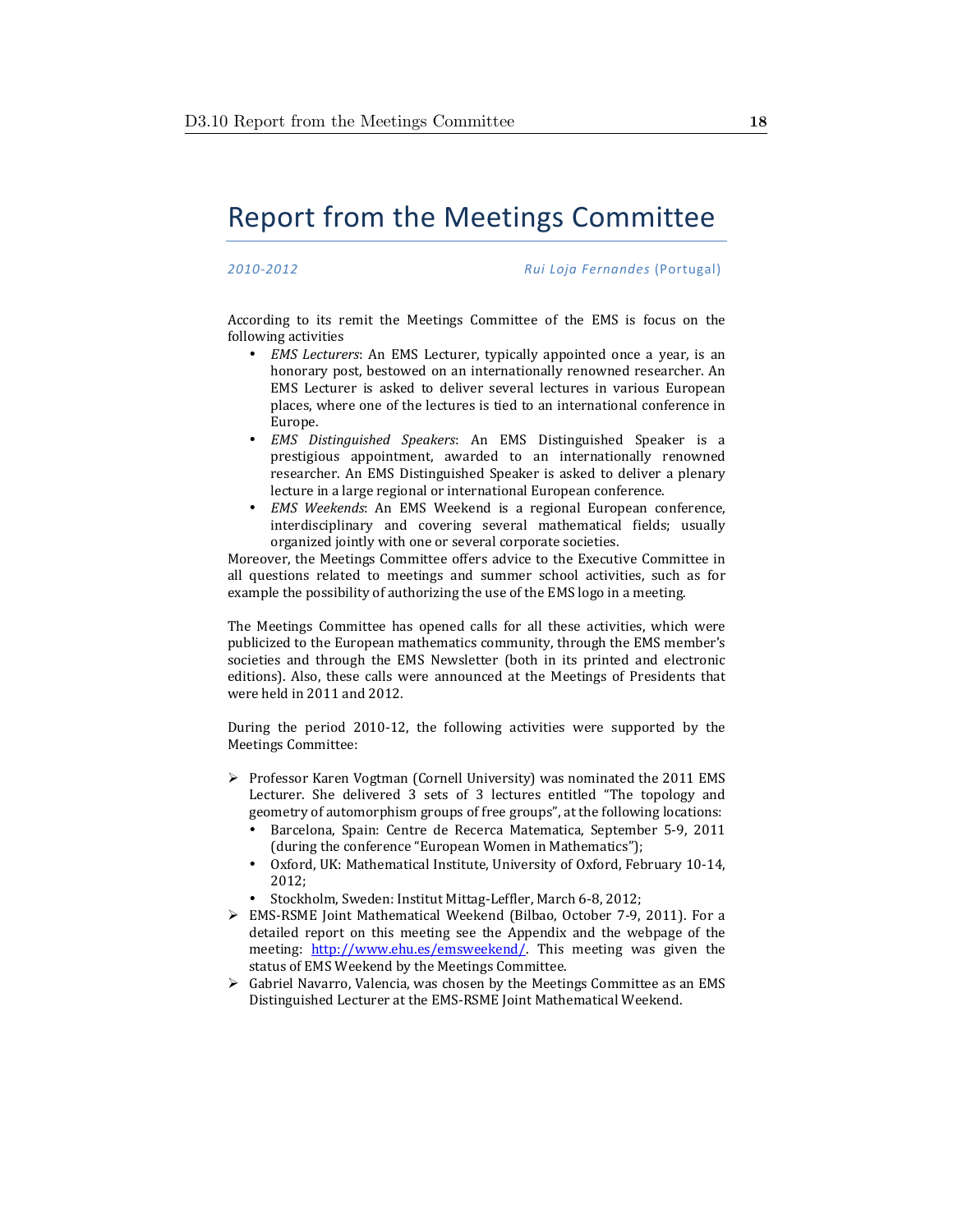- > ESMTB-EMS Summer School (Évora, Portugal, June 27 July 2, 2011). A summer school proposed by EMSTB-European Society for Mathematical and Theoretical Biology. The Meetings Committee decided to agree to recognize the meetings as a joint EMS-EMSTB project and, consequently, the permission to use the EMS logo. Details can be found in the webpage of the meeting: http://c3.glocos.org/ssmtb/.
- Alan Reid (University of Texas, Austin) was chosen as an EMS Distinguished Speaker at the Conference in Honor of Peter Buser, held at the Centro Stefano Franscini, Ascona (October 31 - November 4, 2011, Ascona, Switzerland). Details can be found in the webpage of the meeting: http://homeweb.unifr.ch/parlierh/pub/Buser/welcome2.html
- $\triangleright$  The Seventh Congress of Romanian Mathematicians (Brasov, Romania, June 29 - July 5, 2011). The Meetings Committee decided to agree to grant the permission to use the EMS logo as well as further support. Details can be found in the webpage of the meeting:

http://imar.ro/organization/activities/standalone/congmatro2011/conf.php

- $\triangleright$  Kristian Seip, from NTNU, Trondheim, Norway, was chosen by the Meetings Committee to be the EMS Lecturer 2012. He has accepted the invitation and lectures are scheduled for Barcelona, Tel Aviv and St. Petersburg.
- $\geq$  26th Nordic Mathematical Congress (June 10-14, 2013, Lund, Sweden): the Meetings Committee decided to agree to grant the status of an EMS Conference to this meeting and, consequently, the permission to use the EMS logo.

All the discussions and decisions of this Committee in this period have occurred by electronic means, so the Committee has not had a physical meeting. We feel that such a meeting should take place soon.

The activities of the Committee have been impaired by some unforeseen events. First, during the period 2010-11, due to the sudden resignation in July 2010 of the previous chair, Fred Van Oystaeyen, the Committee had as an interim chair Zvi Artstein. This was an unusual and temporary move since the chairs of the EMS Committees are never members of the Executive Committee. However, this was necessary to keep the Committee working. The Executive Committee worked to find a replacement and in January 2012, the Executive Committee nominate as new chair for the Meetings Committee Joan Porti (Universidad Barcelona). Unfortunately, Joan Porti has had some health problems, which have not allowed him to fulfill his role in the last two months. For this reason this report was written by Rui Loja Fernandes, member of the Meetings Committee, and the current contact point between the Executive Committee and the Meetings Committee.

*Lisbon,\$June\$25,\$2012*